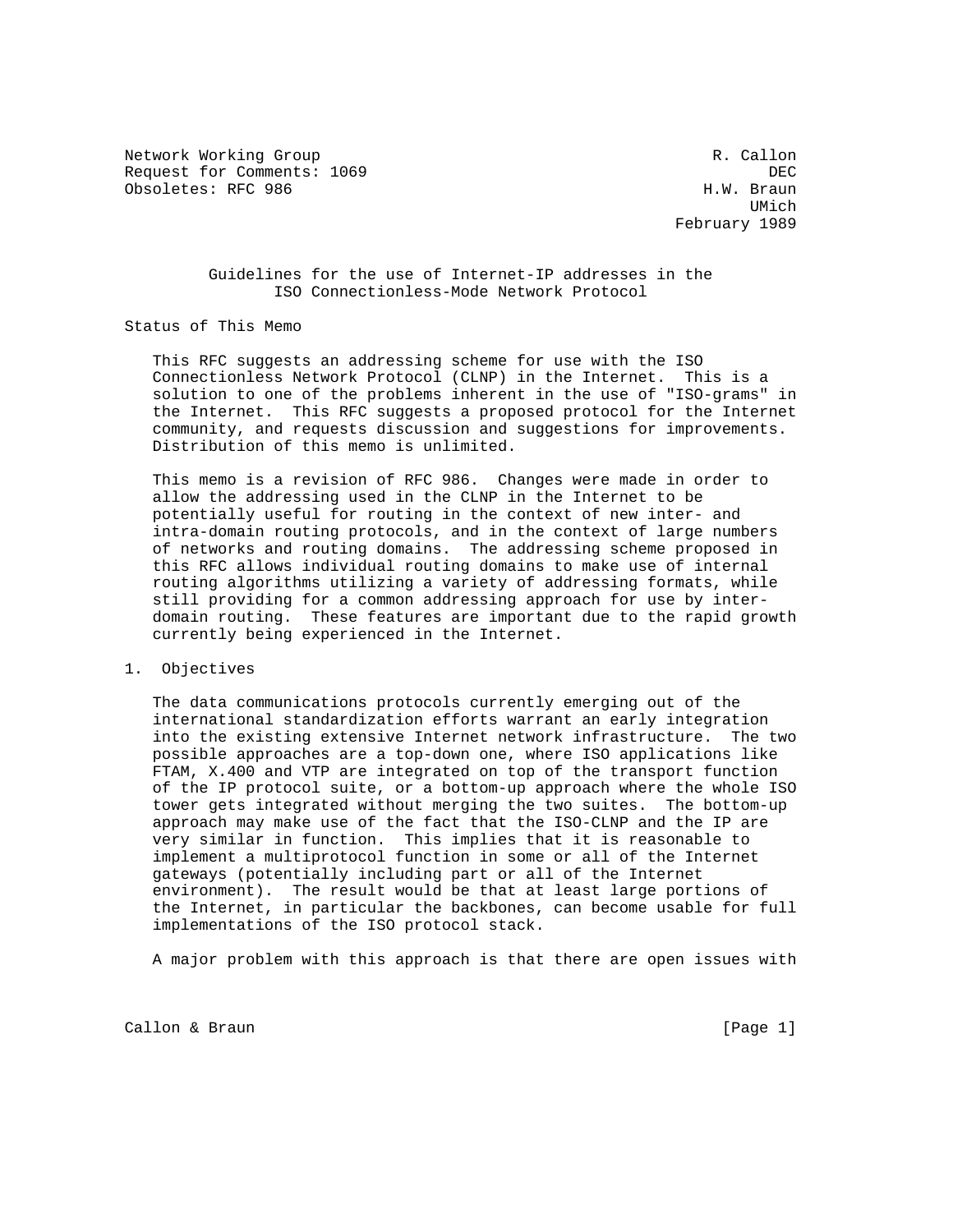regard to the ISO addressing within the CLNP. In particular, the ISO network layer addressing standard allows a great deal of flexibility in the assignment of addresses, and a particular address format must be chosen. A further problem is the need for implementation and integration of routing facilities for the ISO-compatible subset of the Internet environment.

 This paper proposed to use addresses which are considerably more flexible than the addresses used in the current IP Internet environment. This flexibility is necessary in order to allow some routing domains to base their internal routing protocol on addresses derived from the current IP addresses, to allow other routing domains to base routing on addresses in accordance to the intra-domain routing protocol being developed by ANSI and ISO [6], and to allow generality for a future inter-domain routing protocol.

 The addressing scheme proposed here makes use of the concept of "routing domains" as used in ANSI and ISO. This concept is similar to, but not identical with, the concept of "Autonomous System" used in the Internet. Routing domains include a combination of gateways, networks, and end systems (not just gateways), and routing domain boundaries may be used to define associated access control and policy routing constraints. Like autonomous systems, routing domains may be assumed to be topologically contiguous. There is no a priori reason why routing domains assigned for use with the ISO IP need to have any particular relation with existing autonomous systems which have been assigned for use with the IP. The assignment of specific routing domain identifiers is an "assigned numbers" function which is necessary for use of the ISO IP in the Internet, but is beyond the scope of this document.

 It is expected that this addressing scheme will be appropriate for long term use with the ISO IP in the Internet. However, it is also expected that in the long term, the Internet will be interconnected with other routing domains making use of other schemes, such as addresses assigned to commercial internets through ANSI, and addresses assigned by national standards organizations in other countries. This implies that, in the long term, gateways in the Internet will need to be able to route datagrams to destinations in other routing domains not conforming to the addressing format proposed here. This is discussed in greater detail in section 6.

### 2. Introduction

 The CLNP is documented in [1], but for matters of completeness the following illustration of the CLNP header is included here as Figure 1.

Callon & Braun [Page 2]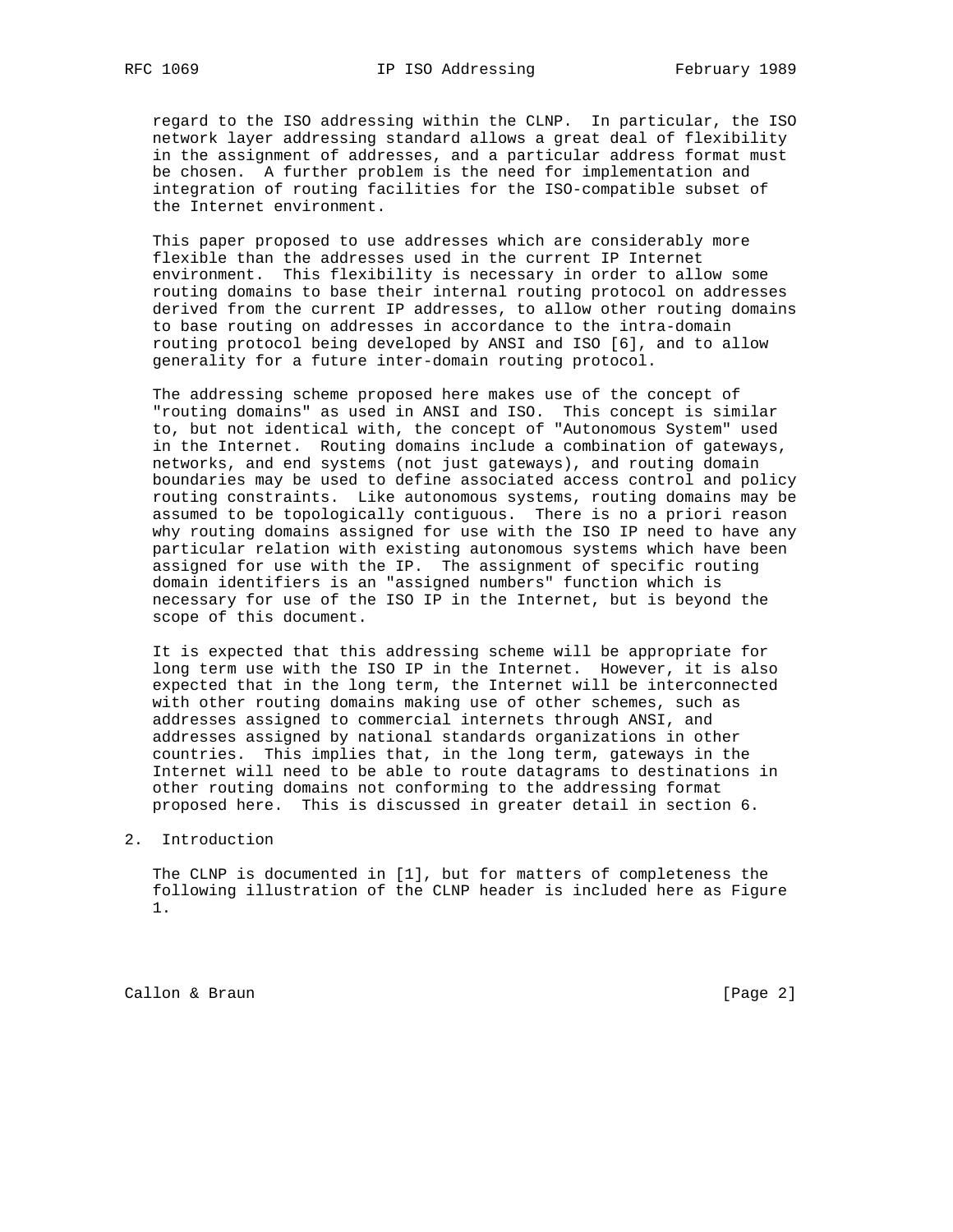The addressing part of the header is the subject of this RFC, i.e., the source and the destination address, respectively. These addresses are generally discussed in [2] and [3], with this document presenting a specific method for addressing in the Internet environment, consistent with the international standardized NSAP addresses.

|                                        | Octet           |                   |
|----------------------------------------|-----------------|-------------------|
| .<br>Network Layer Protocol Identifier | 1               |                   |
| Length Indicator                       | 2               |                   |
| Version/Protocol Id Extension          | 3               | Fixed             |
| Lifetime                               | 4               | Part              |
| $SP MS E/R $ Type                      | 5               |                   |
| . Le le le le le le le le le le le     |                 |                   |
| Segment Length                         | 6,7             |                   |
| Checksum                               | 8,9             |                   |
| Destination Address Length Indicator   | 10              |                   |
| Destination Address                    | 11 through m-1  | Address           |
| Source Address Length Indicator        | m               | Part              |
| Source Address                         | m+1 through n-1 |                   |
| Data Unit Identifier                   | $n, n+1$        |                   |
| Segment Offset                         | $n+2, n+3$      | Segment<br>ation  |
| Total Length                           | $n+4, n+5$      | Part              |
| Options                                | n+6 through p   | : Options<br>Part |
| Data<br>-----------------------------  | p+1 through z   | Data              |

Figure 1: PDU Header Format

Callon & Braun [Page 3]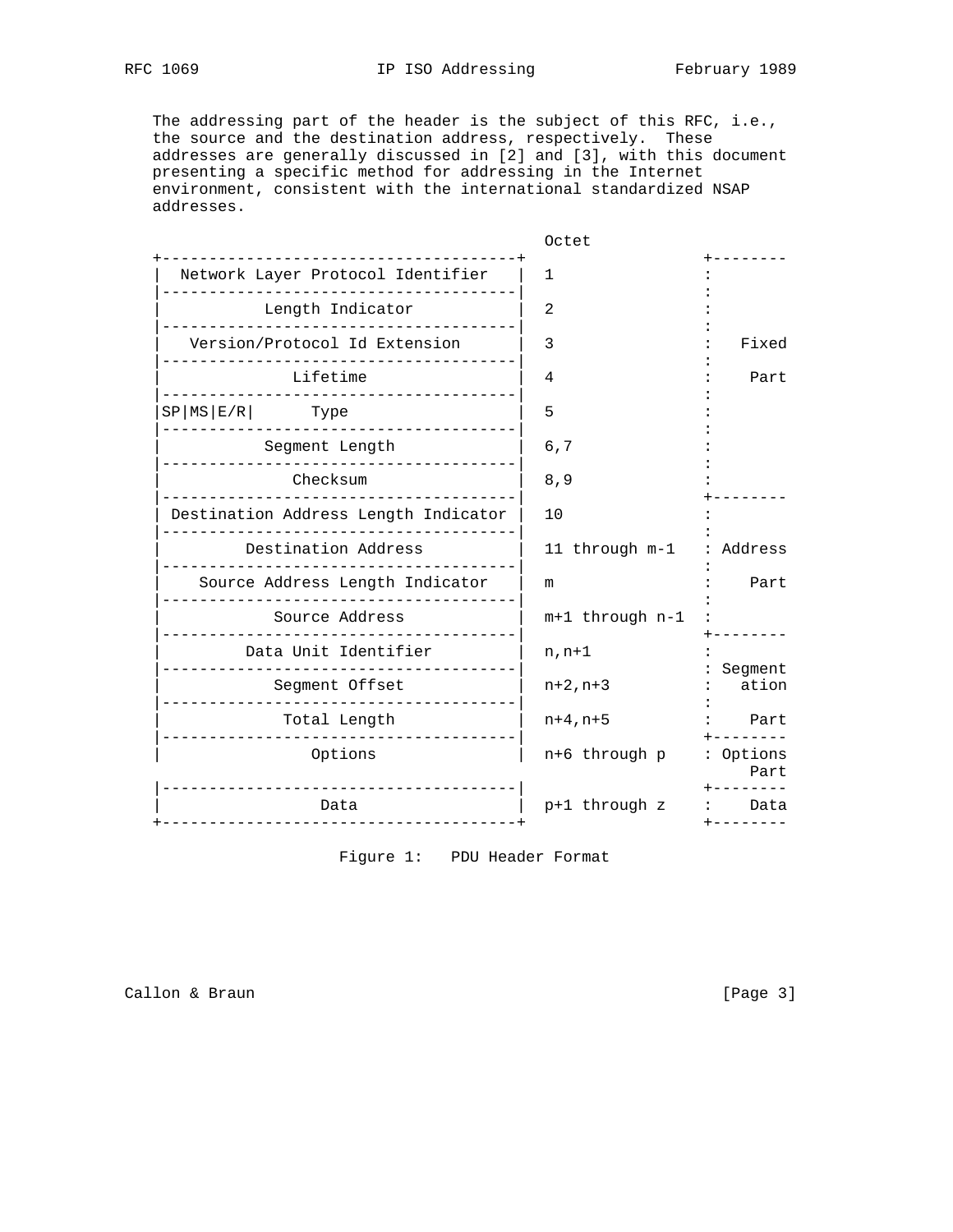- 
- 3. Addresses for Use in the Internet

 This section describes the addresses used to address NSAPs in the Internet.

 The appropriate Authority and Format Identifier (AFI) is one octet in length. It specifies an ISO-6523-ICD assignment, and also that the Domain Specific Part (DSP) of the address is based on binary. The AFI octet uses the value "47". The ISO-6523-ICD format is used to emphasize that this is an administrative assignment. The usage of an ISO DCC (Data Country Code) would be possible, but could be misleading due to the fairly far spread geographical extent of the Internet.

 As required by the ISO addressing standard, the next two octets of the address, in this case, specify the Initial Domain Identifier. This two octet value is the International Code Designator (ICD) assigned to the Internet, "0006".

 The remainder of the NSAP address is the Domain Specific Part (DSP). This is assigned by the Internet administration, which is considered to be an addressing domain. Note that there is no particular relationship required between addressing domains and routing domains. In this case, although the Internet is considered to be a single addressing domain, it is expected that it will consist of multiple routing domains.

 The DSP of the address specifies a one octet version number, a two octet global area number, a two octet routing domain number, a variable length padding field, a variable length IGP specific part, and a one octet selector field.

 The version number is provided to allow for future extensions, and must contain the value "02".

 The global area number and routing domain number are provided to allow for inter-domain routing. Initially, the global area number is reserved and must be set to zero. The routing domain number may be set to the routing domain number of any gateway by which the associated host address is directly reachable.

 The IGP specific part of the address may contain whatever addressing format is used in the routing domain. Two particular formats are expected to be used initially, and are presented in section 4. Padding is used so that the entire address will always be 20 octets in length.

The selector field performs the same function as the user protocol

Callon & Braun [Page 4]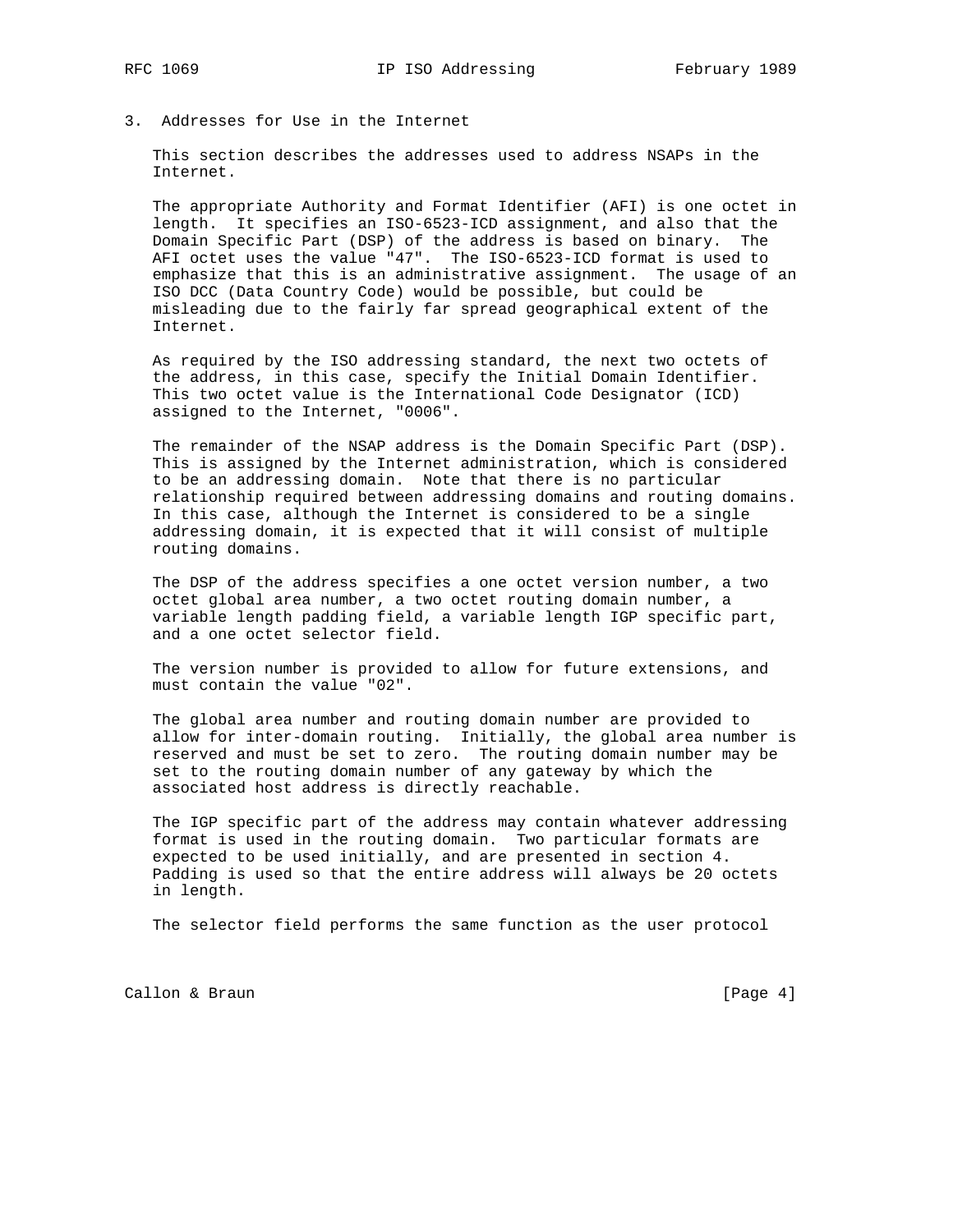field in the IP header. This is necessary because the ISO protocol considers identification of the user protocol to be an addressing issue, and therefore does not allow for the user protocol to be specified in the protocol header independently from the address.

 The assignment of specific routing domain identifiers to defined routing domains, and the assignment of values for use in the selector field, are functions for the Assigned Numbers authority for the Internet [4]. The specific values to be used are outside of the scope of this document.

 In summary, a source or destination address within the ISO Connectionless Protocol, when used in the Internet, looks as follows:



**COLLECTION CONTROL** 

Figure 2: ISO IP address structure

Callon & Braun [Page 5]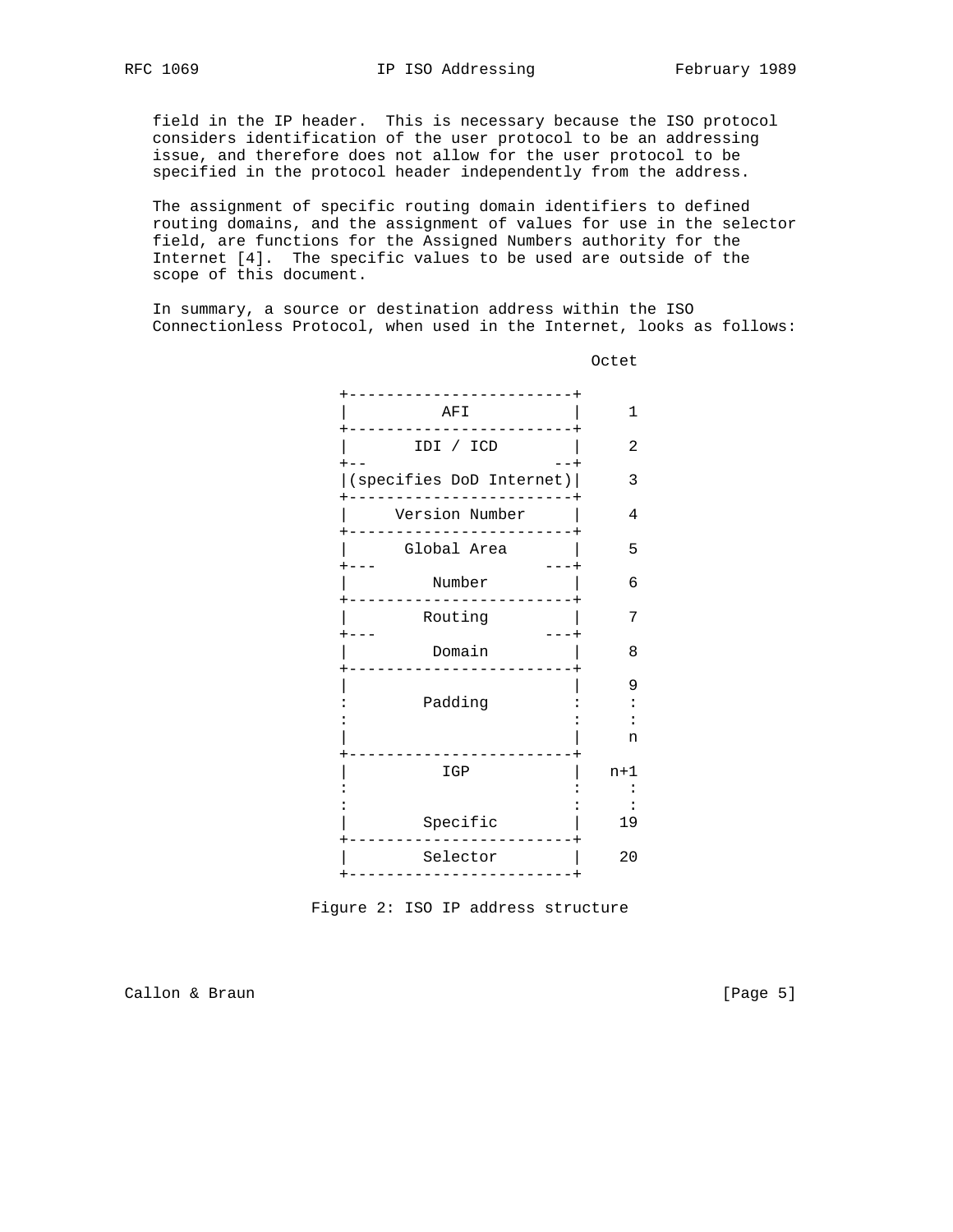The Authority and Format Identifier (AFI) is "47" (BCD). The Initial Domain Identifier (IDI) consists of the International Code Designator (ICD) assigned to the Internet, and must contain the value "0006". The Version Number must contain the value "02". The Global Area Number must contains the value "00". The Padding field is of variable length, but must contain the value zero.

## 4. Specific Values for use with the IGP specific field

 In general, a particular routing domain may specify any addressing scheme for use with the IGP specific part of the address, up to 11 octets in length (consistent with the maximum address length of 20 octets). However, it is expected that initially addresses used in this field will consist of either the current IP addresses, or addresses conformant with those specified in the draft ANSI proposal for intra-domain routing.

 For end systems which are members of routing domains using the IP addresses for internal routing, the addresses will look as follows: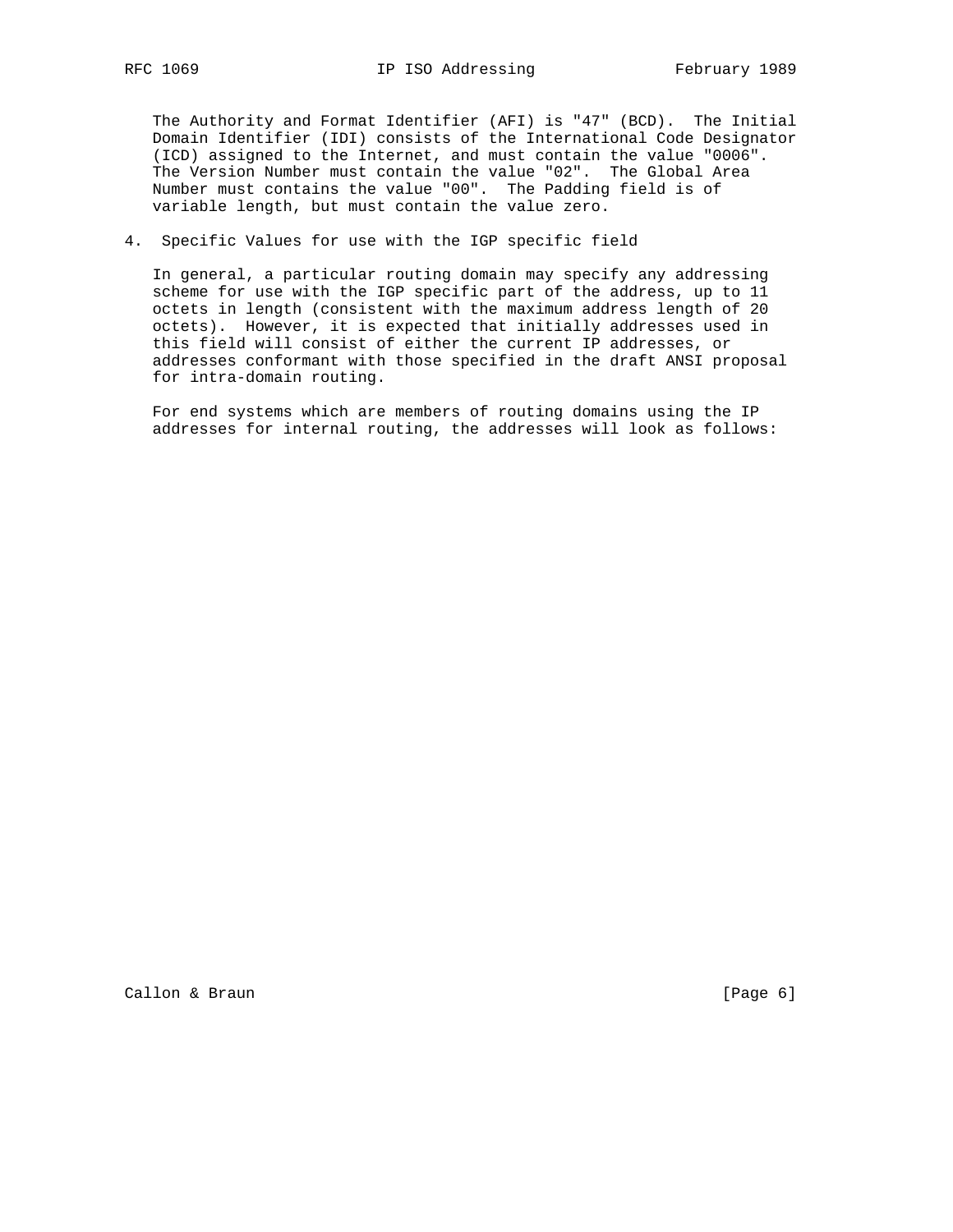**COLLECTION CONTROL** 

|    | AFI                      |
|----|--------------------------|
|    | IDI / ICD                |
|    | (specifies DoD Internet) |
|    | Version Number           |
|    | Global Area              |
|    | Number                   |
|    | Routing                  |
|    | Domain                   |
| 15 | Padding                  |
|    | Four Octet               |
|    | Internet                 |
|    | DoD                      |
|    | Address                  |
|    | Selector                 |
|    |                          |

Figure 3: ISO IP Address with Encoded DoD IP Address

 For end systems which are members of routing domains using the address format specified in the draft ANSI proposal for intra-domain routing [6], the addresses will look as follows:

Callon & Braun [Page 7]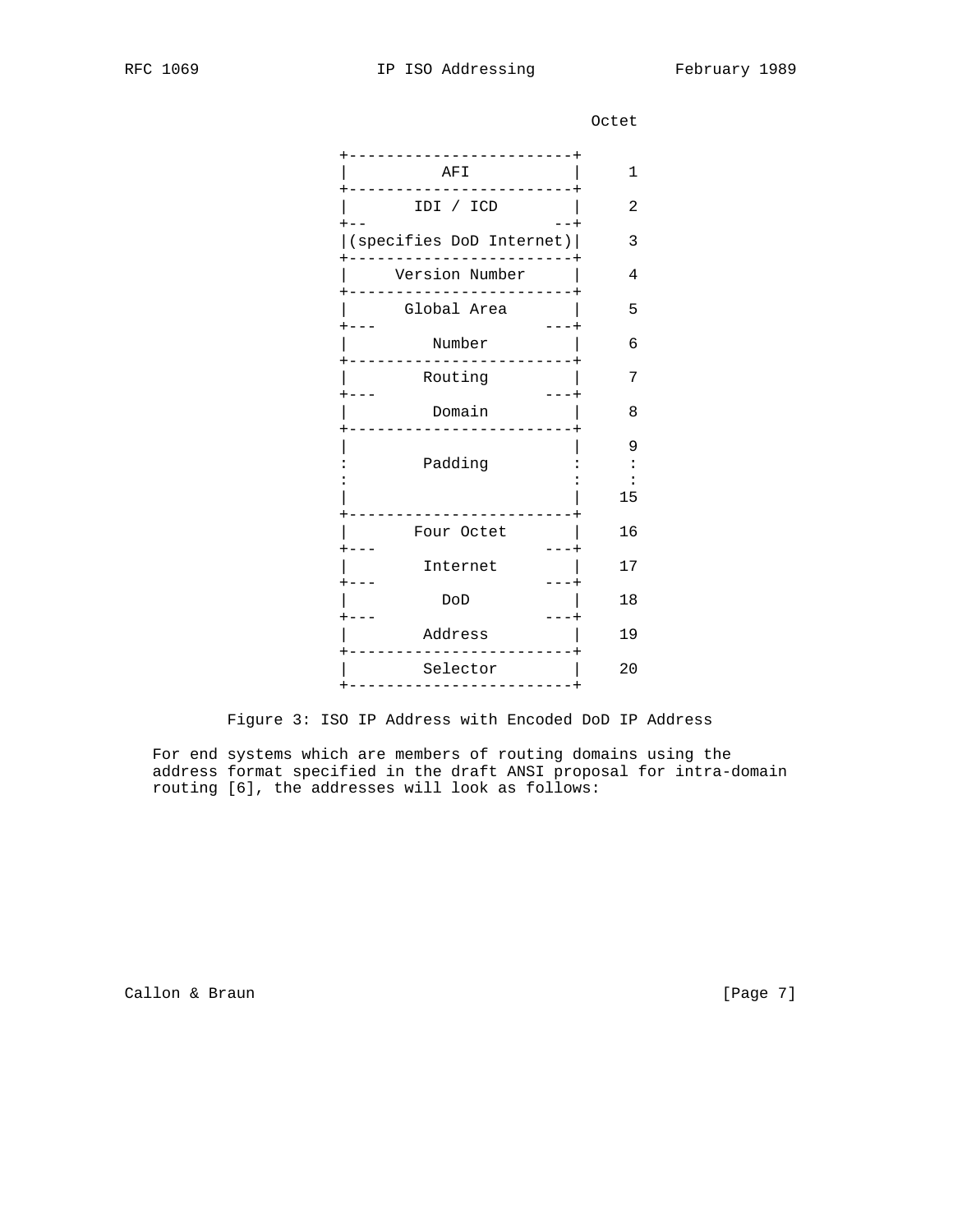**COLLECTION CONTROL** 

| $\mathbf 1$ | AFI                      |
|-------------|--------------------------|
| $\mathbf 2$ | IDI / ICD                |
| $\mathsf 3$ | (specifies DOD Internet) |
| 4           | Version Number           |
| 5           | Global Area              |
| 6           | Number                   |
| 7           | Routing                  |
| 8           | Domain                   |
| $\mathsf 9$ |                          |
| 10          | Padding                  |
| 11          |                          |
| 12          |                          |
| 13          | LOC-AREA                 |
| 14          |                          |
|             | ID                       |
| 19          |                          |
| 20          | Selector                 |
|             |                          |

Figure 4: ISO IP Address with Encoded ANSI-format Address

# 5. Devices Attached to PDNs

 Otherwise isolated end systems, which are attached to the Internet only indirectly via public data networks, and simple LANs which are similarly attached only via Public Data Networks, may make use of a separate address format based on their X.121 address. Such addresses may, for example, use the ISO-X.121 address format discussed in [3]. These addresses will need to be handled for routing purposes in much the same way as addresses in routing domains which have been

Callon & Braun [Page 8]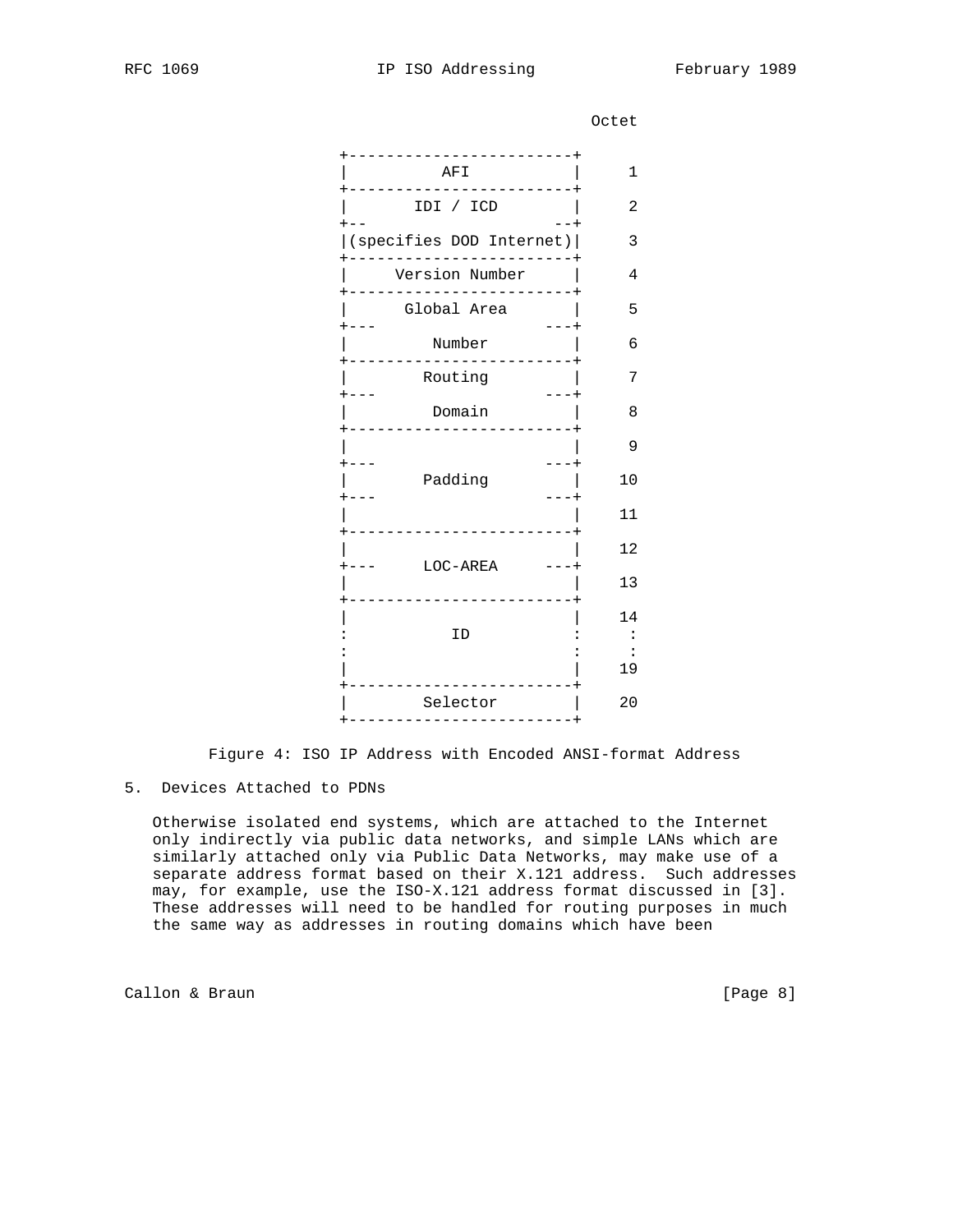interconnected to the Internet, but which use other address formats, such as those specified by national standards bodies.

6. Migration to Future Routing Protocols

 Initially, routing of ISO datagrams in the Internet may make use of the first 8 octets of the address (AFI, ICD, version, global area number, and routing domain number) as a flat field identifying the routing domain. This implies that if EGP is initially used for routing between routing domains, a new version of EGP may be required to carry 8 octet routing domain numbers instead of 3 octet network numbers.

 There are currently several efforts underway to determine the requirements for inter-autonomous system routing, and to define a new protocol. One of the requirements of inter-autonomous system routing is the need to be able to deal with a very large Internet. It is anticipated that during the lifetime of the addressing scheme described in this RFC the number of networks in the Internet will grow to the point where it is no longer feasible for any gateway to maintain separate routes to every network in the Internet. Allowing inter-domain routing to be done by routing domain number instead of network number is therefore a necessary step in the long term.

 It is difficult to anticipate the rate at which the number of routing domains may grow. For example, during a period of time in which the number of networks grows by a factor of 100, it is not clear whether the number of routing domains may also be expected to grow by a factor of 100, or by some lesser amount. It is possible that the number of routing domains will also grow to a point where it is not feasible for a single gateway to maintain separate routes to each. In order to prepare for this eventuality, we have provided for a "global area" field.

 In the long term, it will be necessary for gateways to route to destinations which are in routing domains utilizing other addressing formats, specified by other organizations such as ANSI, ECMA, etc. In this case, it will not be possible to ensure that the first 8 octets of the address specifies the routing domain. In the long term, it will therefore be necessary to route based on variable length routing domain identifiers. It may be assumed that future inter-domain routing protocols will allow for specification of either (1) an address mask, specifying which part of an address is relevant for specifying those destinations which are reachable via a particular domain; or (2) a length field, specifying how many leading octets in a particular address are relevant. Specification of the details of such a routing protocol is beyond the scope of this document.

Callon & Braun [Page 9]